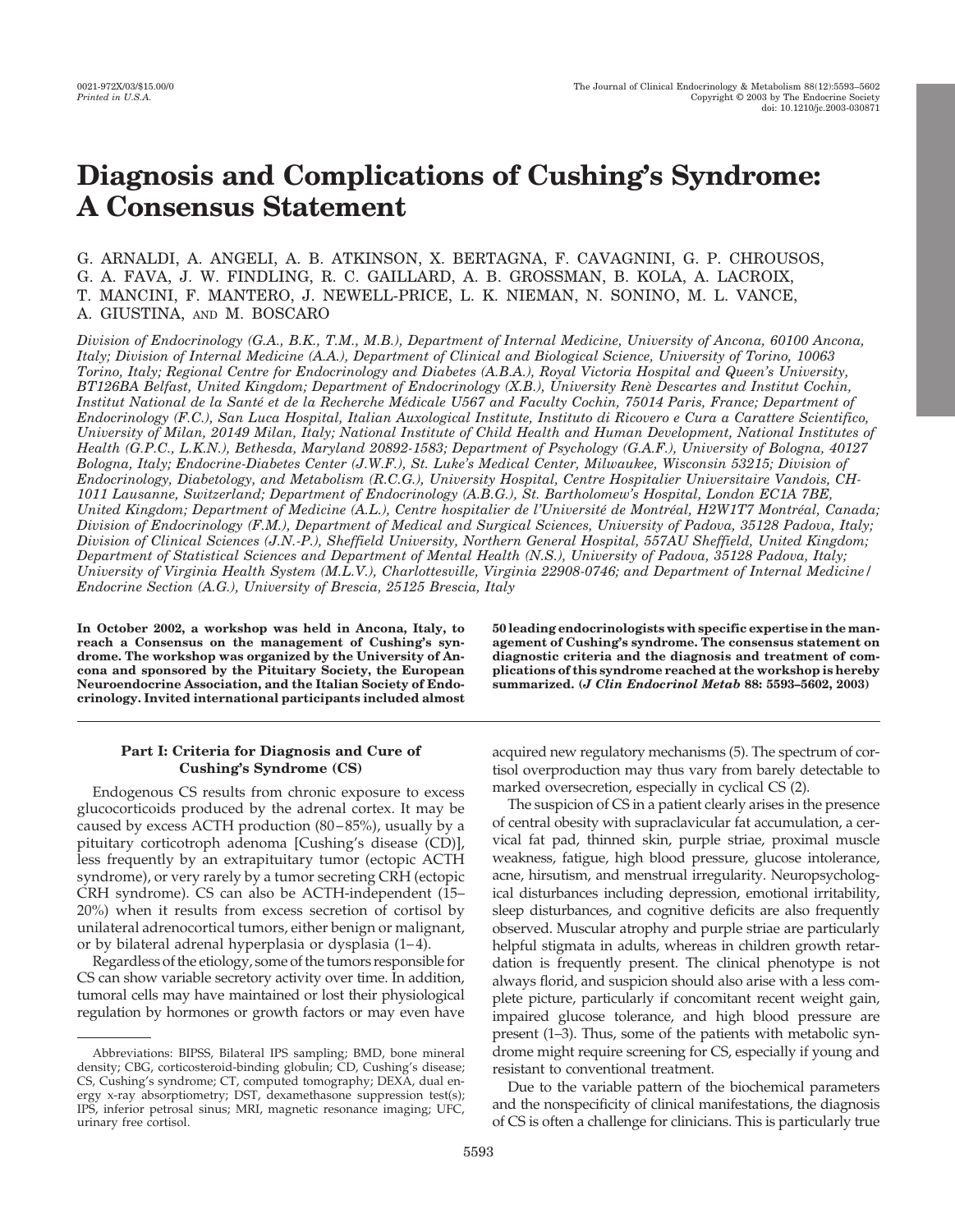in states of mild hypercortisolism and in some patients with adrenal incidentalomas (2). Primary care physicians may suspect CS and proceed to the initial biochemical screening tests. However, due to the potential complexity of investigation, further evaluation and treatment of this syndrome should be conducted in specialized endocrinology referral centers.

The diagnosis of endogenous CS should begin with a careful case history and a thorough physical examination, looking for the characteristic features while excluding exogenous intake of oral, parenteral, inhaled, or topical corticosteroids. The extent of laboratory investigations will depend on the clinical index of suspicion. In addition, biochemical screening must take into consideration the fact that some patients have episodic or periodic increases in cortisol secretion (6, 7). More specific tests relating to the differential diagnosis should be performed only after hypercortisolism has been confirmed, because they only differentiate one cause of CS from another. In cases where the diagnosis of CS is suspected clinically but initial screening tests are normal, the patient should be reevaluated at a later date, and invasive procedures should be postponed.

#### **Diagnosis of CS**

Several tests have been used extensively as first line screening tests, but none has proven fully capable of distinguishing all cases of CS from normal and/or obese individuals. More recently introduced tests have attempted to improve the efficiency of the initial screening and will also be considered here.

### *First-line screening tests*

*Twenty-four-hour urinary free cortisol (UFC).* The 24-h urinary cortisol gives an integrated index of the free (unbound) cortisol that circulated in the blood during this period of time. In contrast to plasma cortisol levels, which measure total cortisol, unbound and bound, it is not affected by factors that influence corticosteroid-binding globulin (CBG) levels (7, 8). Due to the possibility of intermittent hypercortisolism, if the index of suspicion is high and the first result is normal, up to three 24-h urine collections should be performed. If cortisol excretion results are normal in three collections, then CS is highly unlikely, providing that renal function is normal. Mild CS is also unlikely although the alteration of the other tests can define a mild CS. Urinary creatinine may also be measured to verify the adequacy of the urine collection. If glomerular filtration rate is less than 30 ml/min, the urinary cortisol excretion is decreased and may thus be normal despite the presence of excessive cortisol production. In children, the urinary cortisol excretion should be corrected for body surface area/1.72 m<sup>2</sup>. Measurement of urinary cortisol by immunoassays (RIA, immunometric assays) is influenced by various metabolites of cortisol and some synthetic glucocorticoids, whereas measurements using HPLC allow the separation of various urinary glucocorticoids and metabolites. HPLC has a high sensitivity and specificity, but occasionally interfering substances, such as carbamazepin and digoxin, can also coelute with cortisol and produce false elevations of the UFC (9, 10). The recent introduction of mass spectrometry combined with gas chromatography or HPLC may overcome these problems; however, these techniques

are more expensive, are not widely available, and have not yet been validated extensively. UFC values can be extremely variable in CS. UFC values 4-fold greater than the upper limit of normal are very rare, except in CS, and therefore can be considered diagnostic for this condition. Milder elevations of urinary cortisol can be found in conditions such as chronic anxiety, depression, and alcoholism, all of which are also known as pseudo-Cushing states (4, 7), and in normal pregnant women. Urinary cortisol may not identify subclinical or preclinical CS in which hypercortisolism is still mild, and for this reason and the others cited above, it cannot be considered as a universal single screening test for the detection of CS.

*Low-dose dexamethasone suppression tests (DST).* The lowdose DST are used to differentiate CS patients from those who do not have  $CS(4, 8)$ . The overnight low-dose  $(1 \text{ mg})$ DST consists of the oral intake of 1 mg dexamethasone between 2300 and 2400 h, followed by measurement of fasting plasma cortisol between 0800 and 0900 h the following morning. The original criterion for normal level of suppression was a plasma cortisol level below  $5 \mu g/dl$  (138 nmol/liter). More recently, this cut-off level has been reduced to less than  $1.8 \mu$ g/dl (50 nmol/liter) (10–11), greatly enhancing the sensitivity of the overnight DST, especially in patients with mild hypercortisolism. A serum cortisol level below 1.8  $\mu$ g/dl (50 nmol/liter) excludes active CS at that time. The specificity of the test is, however, limited, due to potential misclassification of patients with increased CBG, acute and chronic illness, or pseudo-CS. Occasionally, otherwise healthy individuals fail to suppress cortisol to this level also. For outpatient screening, the advantages of the 1 mg overnight DST are its ease of execution and low cost. The classical 2-d 2 mg DST is another way to conduct the test and is used as a first line screening test in some centers (4) (see below). For any DST, interfering conditions causing an apparent lack of suppression include: decreased dexamethasone absorption, drugs enhancing hepatic dexamethasone metabolism (barbiturates, phenytoin, carbamazepine, rifampicin, meprobamate, aminoglutethimide, methaqualone), increased concentration of CBG (estrogen treatment, pregnancy) and pseudo-Cushing states. Moreover, the cortisol assay must have a sensitivity of  $1 \mu g/dl$  (27.6 nmol/liter) or less (4–8).

*Late-night salivary cortisol.* This is a recently introduced test that appears to be promising for the screening of CS. Cortisol concentration in saliva is highly correlated with free plasma cortisol, independent of salivary flow rates, and stable at room temperature for 1 wk. The normal reference ranges are assay-dependent and should be validated for each laboratory. Late night (2300 h) salivary cortisol is a simple way to screen for CS and could become increasingly used because it has been found to have high diagnostic sensitivity and specificity (12, 13). It could be particularly useful in investigating patients with cyclical CS with repeated evening measurements over time. Wider availability of validated commercial assays and larger studies will be necessary before late-night salivary cortisol could be considered to substitute for UFC or low-dose DST as a first-line screening test.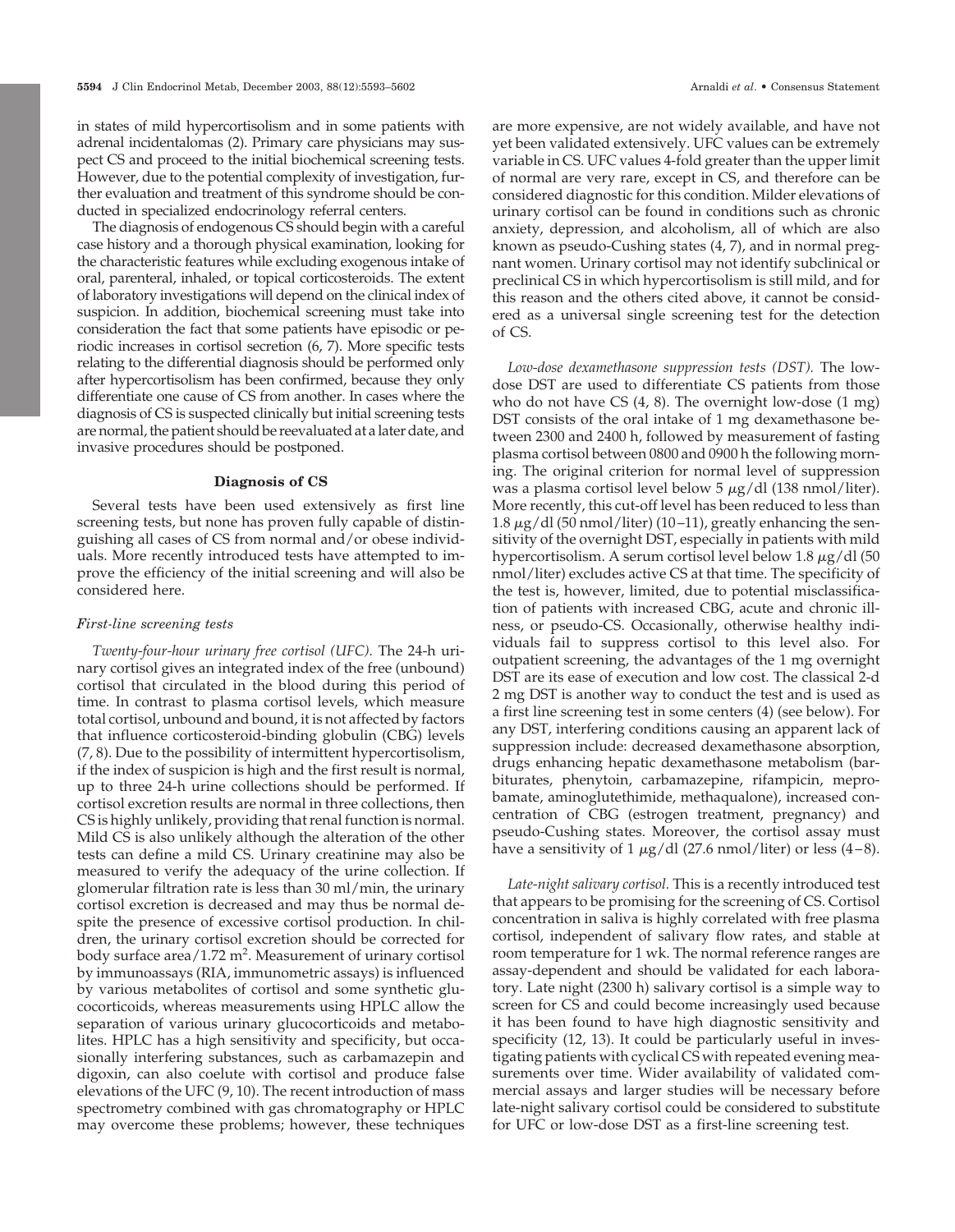## *Second-line screening tests*

*Plasma cortisol circadian rhythm—midnight plasma cortisol.* Patients with CS often have early morning serum cortisol concentrations within or slightly above the normal range, but lack a normal circadian rhythm. Plasma cortisol levels are above a cut-off value of 1.8  $\mu$ g/dl (50 nmol/liter) when measured at midnight in hospitalized, sleeping CS patients (14). This cut-off value has a very high degree of sensitivity, but its specificity was not tested. Others have adopted a higher cut-off value (7.5  $\mu$ g/dl, 207 nmol/liter) to achieve 100% specificity for normal individuals and those with pseudo-Cushing (15). The test requires inpatient admission for a period of at least 48 h. Measurement of cortisol at other time points appears to be relatively unhelpful (15).

*Low-dose DST and combined DST-CRH test.* In the classical 2-d low-dose DST, the patient takes 0.5 mg dexamethasone orally every 6 h. Urine is collected for UFC on 2 baseline days and on the second day of dexamethasone administration, or alternatively serum cortisol is measured at 0900 h and 48 h after the first dose. A normal response consists of a decrease of UFC to less than 10  $\mu$ g (27 nmol) per 24 h on the second day of dexamethasone administration or of plasma cortisol to less than 1.8  $\mu$ g/dl (50 nmol/liter) on the morning after the last dose of dexamethasone (11). Use of the plasma cortisol end point results in a sensitivity and specificity of more than 95% (4). Adequate urine collections and normal bioavailability and metabolism of dexamethasone are required for the procedure to be valid. As noted above, some centers use the classical 2-d low-dose DST as a first-line screening test (4).

The combined DST-CRH test was shown by one center to be highly accurate in distinguishing CS from pseudo-CS; it is postulated that patients with pseudo-CS are thought to be under chronic CRH stimulation due to their stressful situation and show a blunted response to exogenous CRH after dexamethasone administration. The test is performed by giving dexamethasone orally 0.5 mg every 6 h for 48 h, starting at 1200 h, and then administering ovine-sequence CRH  $(1 \mu g/kg)$  iv at 0800 h (2 h after the last dose of dexamethasone). The plasma cortisol value 15 min after CRH is greater than  $1.4 \mu g/dl$  (38) nmol/liter) in patients with CS, but remains suppressed in normal individuals and in patients with pseudo-CS (16). This test would be useful when pseudo-CS is suspected. Its advantages over the classical 2-d low-dose DST remain to be validated by additional studies from different centers. Its use with human-sequence CRH also requires validation. Importantly, the precision of the majority of cortisol assays in routine use at the quoted cut-off level is poor, and caution is needed in interpretation. Therefore, the use of highly sensitive cortisol assays is strongly suggested for all dexamethasone suppression tests.

## **Differential Diagnosis of CS**

If CS is confirmed, its cause will be categorized initially by determination of plasma ACTH values. If ACTH is not suppressed, ACTH-dependent causes will be investigated. An occult ectopic source of ACTH may mimic pituitary-dependent disease because such tumors may express glucocorticoid and/or CRH and/or vasopressin receptors, and thus behave as a misplaced pituitary in the course of all standard dynamic tests. If ACTH is suppressed, adrenal computed tomography (CT)/magnetic resonance imaging (MRI) scanning will identify the type of adrenal lesion(s) responsible for CS.

*ACTH measurement.* ACTH is rapidly degraded by plasma proteases. To prevent this, the assays for the determination of plasma ACTH levels require collection of blood into a prechilled EDTA tube, placement in an ice water bath, and rapid delivery to the laboratory for refrigerated centrifugation. Only assays such as the two-site immunoradiometric assays, which can reliably detect values less than 10 pg/ml (2 pmol/liter), should be used. ACTH concentrations below the level of detection or below 10 pg/ml (2 pmol/liter) at 0900 h with concomitant increased production of cortisol suggest an ACTH-independent cause of CS. However, ACTH levels may not be fully suppressed in some patients with adrenal CS and intermittent or concomitantly relatively low secretion of cortisol. Plasma ACTH values greater than 20 pg/ml (4 pmol/liter) suggest an ACTH-dependent cause. For values between 10 and 20 pg/ml (2–4 pmol/liter), a CRH stimulation test is indicated, with measurement of plasma ACTH. ACTH levels tend to be higher in ectopic ACTHsecreting CS than in CD; however, the overlap in ACTH values is such that ACTH values alone rarely distinguish between the two conditions (1, 4).

*High-dose DST.* High doses of glucocorticoids partially suppress ACTH secretion from most corticotroph adenomas (80–90%), whereas ectopic tumors are resistant to feedback inhibition. However, some benign differentiated neuroendocrine tumors (usually the carcinoid tumors of bronchus, thymus, and pancreas) may be sensitive to feedback inhibition of ACTH like pituitary tumors. In adrenal CS, there is a lack of cortisol suppression after high-dose DST because cortisol secretion is autonomous and the ACTH secretion is already very low and cannot be further reduced.

There are several versions of the high-dose DST, including the standard 2-d oral high dose (2 mg every 6 h for eight doses), the 8-mg overnight oral, and the iv 4–7 mg tests (4).

Plasma and/or urinary cortisol levels are evaluated before, during, and/or after dexamethasone administration. These tests distinguish pituitary from ectopic sources of ACTH with a sensitivity varying from 60 to 80% and with high specificity when a cut-off of plasma cortisol suppression above 50% is used (17). The specificity can be improved using a cut-off of cortisol suppression greater than 80%, although a specificity of 100% can never be attained. However, no variation in protocol or criteria allows for complete discrimination between CD and an ectopic source of ACTH.

*CRH stimulation test.* Most pituitary tumors, and also a few ectopic ACTH-secreting tumors, respond to CRH administration with an increase in plasma ACTH and cortisol levels. In adrenal CS, there is usually little or no cortisol or ACTH response to CRH. The test is performed by injecting iv 1  $\mu$ g/kg or 100  $\mu$ g synthetic ovine or human CRH. There is not yet consensus on the criteria for interpreting the response to CRH test. Variability in the interpretation depends on the type of CRH used (human *vs.* ovine), biochemical parameters considered (increase above baseline in ACTH, 35–50%; *vs.*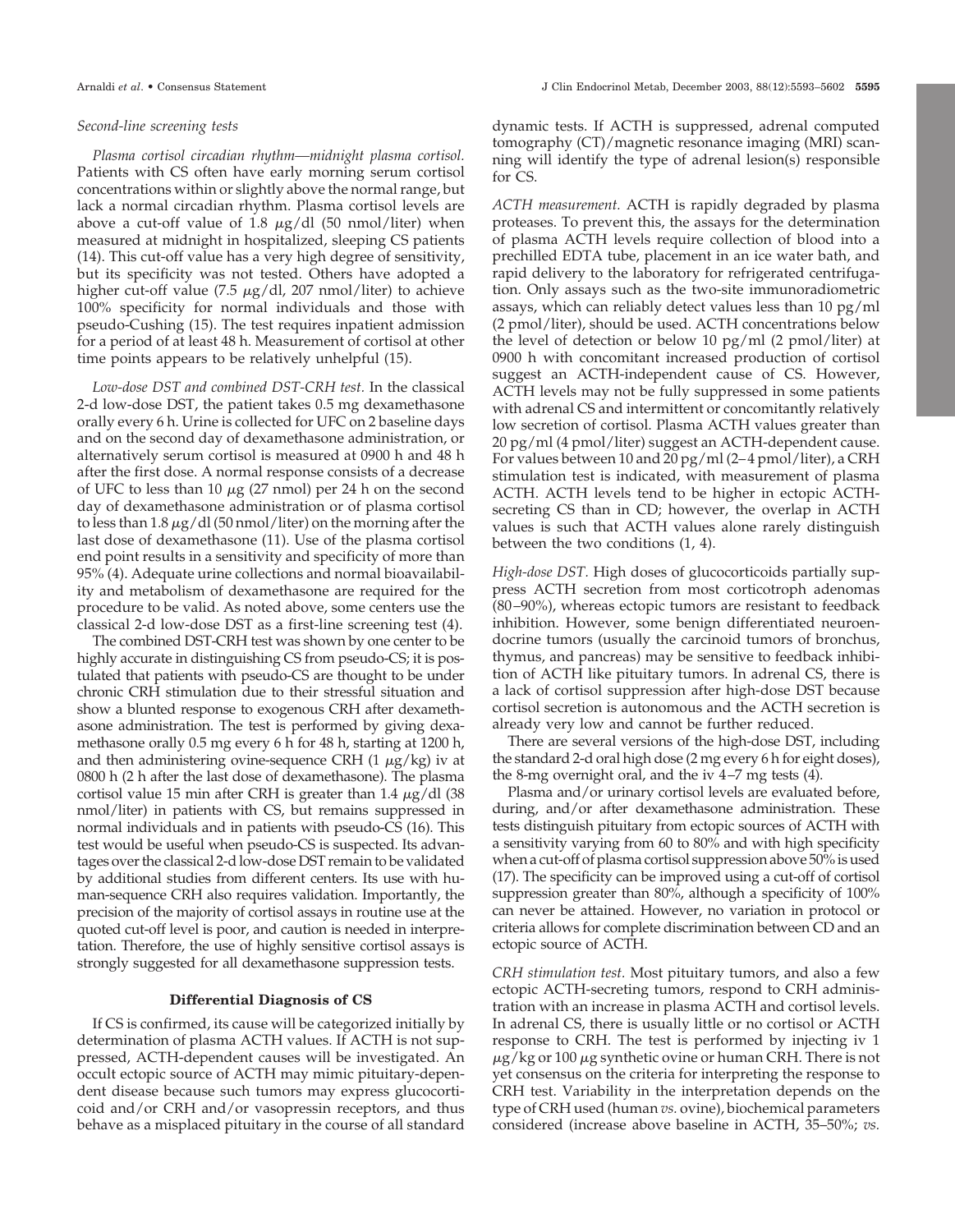cortisol, 14–20%) and evaluated time points (ACTH, 15–30 min; cortisol, 15–45 min) (18–20). However, because ectopic ACTH-producing tumors can also respond to CRH, increasing the cut-off level of the response will not produce 100% specificity, thus preventing complete reliance on this test alone.

*Desmopressin and other tests under investigation.* Intravenous administration of desmopressin (a preferential V2 and V3 vasopressin receptor agonist) 10  $\mu$ g increases ACTH secretion in 80–90% of patients with CD and only rarely in normal individuals or patients with pseudo-CS. Desmopressin is easily available and inexpensive, and it does not cause significant adverse effects. However, 20–50% of ectopic ACTHsecreting tumors respond to desmopressin, thus limiting its usefulness in distinguishing the source of excess ACTH (21). The combination of CRH and desmopressin appeared to increase the discriminatory value above either test alone, but more recent data cast doubt on the clinical value of the combined test (21). Desmopressin might be useful in the differential diagnosis between CD and pseudo-CS (22) and in the postoperative assessment of CD (see below) (23).

In CD, GH secretagogues are more potent than CRH and vasopressin in stimulating ACTH release, particularly in pituitary microadenomas and, to a lesser extent, in macroadenomas (24). However, GH secretagogues can also stimulate ACTH secretion from ectopic ACTH-secreting tumors. For these reasons, these substances cannot be recommended for standard clinical practice.

Opiate agonists, such as loperamide, have been shown to inhibit ACTH in most normal individuals but not in patients with CS; opiate antagonists, such as naloxone, can stimulate ACTH in patients with CS to a lesser extent than in normal individuals. However, there appears to be overlap between patients with CS and healthy individuals, and it will be necessary to investigate a larger number of patients, including some with ectopic ACTH secretion, to better evaluate the utility of these substances (4). Additional studies using other regulators of ACTH, such as IL-6, or the CRH receptor antagonists, such as antalarmin, will be of interest.

Caution should be exercised when interpreting tests used for differential diagnosis if the history is short, if the clinical signs are modest, if there has been recent use of drugs such as ketoconazole or metyrapone, or if UFC levels are only modestly raised because in these situations, normal corticotroph cells may not be suppressed and may respond to the stimulation tests.

*Pituitary MRI.* A pituitary MRI with gadolinium enhancement should be performed in all patients with ACTHdependent CS. This procedure will reveal a discrete pituitary adenoma in up to 60% of patients (2, 20). In the patient with a classic clinical presentation and dynamic biochemical studies compatible with pituitary CS, the presence of a focal lesion ( $>6$  mm) on pituitary MRI may provide a definitive diagnosis, and no further evaluation may be required. However, it is important to realize that 10% of the general population harbor incidental pituitary tumors disclosed on MRI, although the majority of these lesions are less than 5 mm in diameter.

*Bilateral inferior petrosal sinus sampling (BIPSS).* BIPSS for ACTH determination should be recommended in patients with ACTH-dependent CS whose clinical, biochemical, or radiological studies are discordant or equivocal. BIPSS has rarely been associated with significant complications including deep vein thrombosis, pulmonary emboli, and brain stem vascular damage. The procedure should be performed when cortisol levels are elevated, indicating currently active secretion of ACTH by the tumor, and avoiding testing during an inactive cycled-out phase of CS. Because the results of BIPSS as well as the incidence of these adverse events are related to the experience of the radiology team, this procedure should be performed only in specialized centers.

After the radiologist catheterizes both inferior petrosal sinuses (IPSs), blood samples for ACTH are obtained in the basal state and at 3 and 5 min (and at 10 min in some centers) after iv ovine or human CRH  $(1 \mu g/kg)$  or  $100 \mu g$  iv) simultaneously from both IPSs and a peripheral vein. Subtraction digital angiography should be used to verify appropriate catheter placement and normal petrosal sinus anatomy.

An IPS to peripheral ACTH ratio (IPS/P) greater than 2.0 in the basal state and/or greater than 3.0 after CRH is consistent with CD. BIPSS in experienced centers has a very high sensitivity (95–99%) for CD (25). However, technical factors as well as anomalous venous drainage may result in false-negative results in patients with a pituitary source of ACTH. Lower IPS/P ratios suggest an ectopic ACTH-secreting tumor with a specificity of 95–99% although patients with CD (which is  $\sim\!\!10$ times more common) may very rarely show similar low ratios.

The use of IPSS for the localization of pituitary microadenoma to the right or left side of the pituitary gland is controversial, and its diagnostic accuracy in identifying the site of a pituitary microadenoma is disputed (4, 25). However, in a recent study in a small series of children, BIPSS appeared to be more accurate than other imaging studies (26).

In recent years, different sites of venous sampling (cavernous and jugular veins) have been used, but BIPPS remains the best test for the identification of CD.

*Search for occult ectopic ACTH-secreting tumors.* The majority of nonpituitary ACTH-secreting tumors are neuroendocrine neoplasms such as bronchial/thymic/pancreatic carcinoids, islet cell pancreatic tumors, medullary thyroid cancer, and pheochromocytomas. If BIPSS confirms the lack of a pituitary ACTH gradient, CT and/or MRI of the neck, thorax, and abdomen should be performed. MRI of the chest may uncover bronchial carcinoid tumors overlooked on CT imaging. Somatostatin analog scintigraphy with <sup>111</sup>In-pentetreotide may identify a few occult ACTH-secreting tumors with somatostatin receptors that were not clearly identified by CT or MRI imaging (27). The utility of positron emission tomography scanning in the search for occult ACTH-secreting tumors is not yet established.

# **Criteria for Biochemical Assessment of Remission or "Cure" of CD**

It is important to treat CD as rapidly as possible to limit its long-term morbidity. Transsphenoidal surgery, the firstline treatment, offers both a possibility of prompt remission of the condition and a return to normal. The goal of the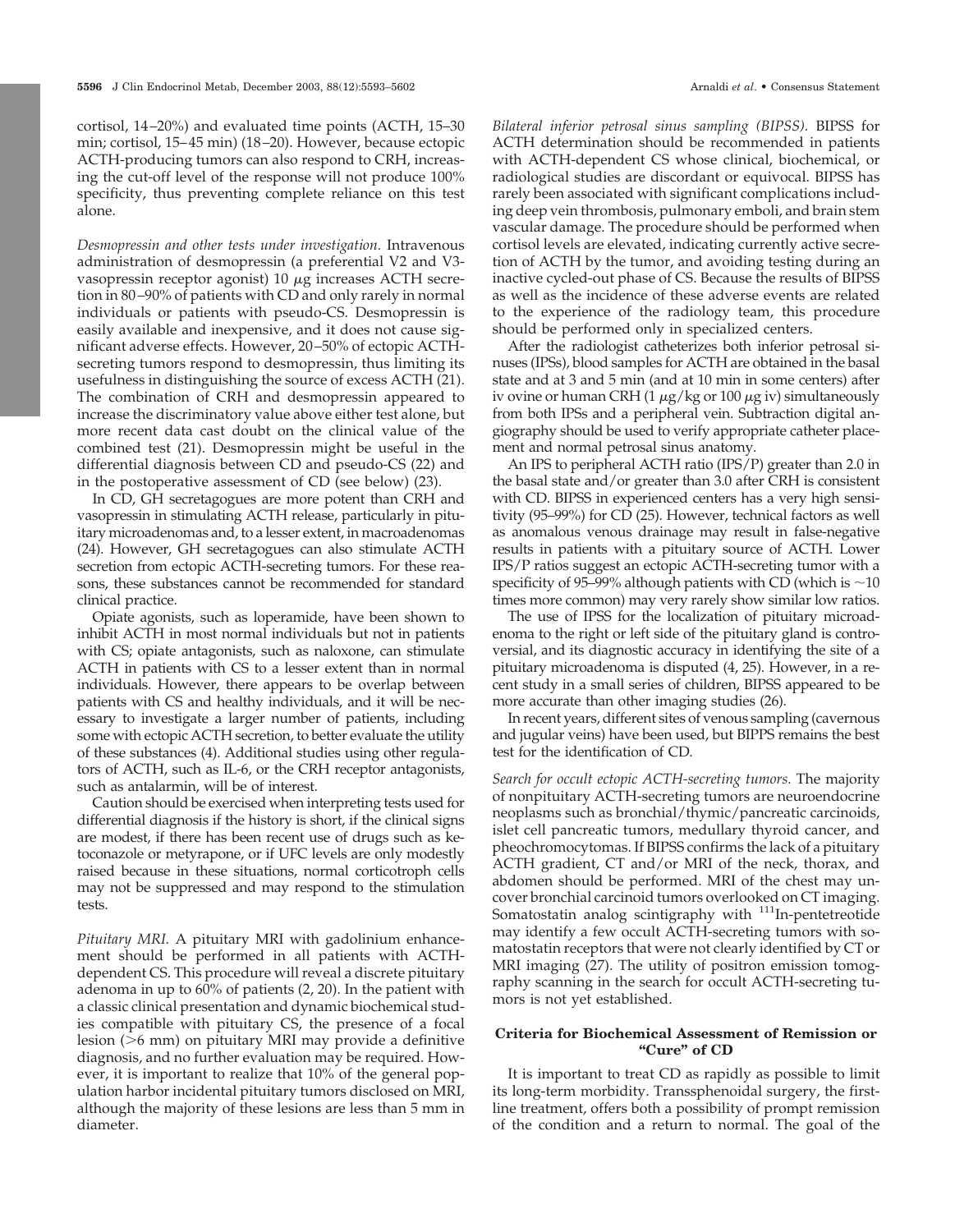treatment is the complete resection of the pituitary adenoma with correction of hypercortisolism without inducing permanent pituitary deficiencies. There is still no widespread agreement regarding the definition of apparent cure, and the remission rates after such surgery vary according to the criterion used and the time of assessment. Indeed, the definition of cure and the prognostic effect of subtle or unrecognized residual hypercortisolism have a major clinical impact on the follow-up and therapeutic decisions in patients with CD. Most series from major centers quote remission rates of 70–80%, defining remission as a series of normal postoperative cortisol levels, either as a mean of serial serum cortisol measurements, obtained throughout the day, of 5.4– 10.8  $\mu$ g/dl (150–300 nmol/liter), or as a UFC in the normal range, associated with resolution of clinical stigmata. However, the long-term follow-up of such patients shows a significant incidence of recurrence ( $\sim$ 25% at 10 yr) (20, 28, 29).

Very low serum cortisol below 1.8  $\mu$ g/dl (50 nmol/liter at 0900 h) within 2 wk after surgery is probably the best index of remission, but even when this is the case very occasional late relapses have occurred (30–32). Cortisol is usually measured 5–14 d after surgery and at least 24 h after the last dose of hydrocortisone (33). With this criterion 1.8  $\mu$ g/dl (<50 nmol/ liter), the surgical remission rate is only 40–65% even in the most experienced hands. It should also be borne in mind that the 0900 h serum cortisol may fall with time after the operation, occasionally over several weeks, and that mild or cyclical hypercortisolism may complicate the interpretation of test results (34).

Dynamic tests such as CRH or desmopressin stimulation, DST, and loperamide inhibition can be used to predict recurrence. Recent studies have confirmed the usefulness of an early CRH test (20, 35), the rationale being that early responsiveness may indicate the presence of residual tumor. The use of the desmopressin test is also promising (20). Nevertheless, it should be kept in mind that although each test can differentiate patients who recur from those who do not as a group, none has sufficiently high diagnostic predictive value for an individual patient.

It is becoming apparent that long-term results of transsphenoidal surgery may not be as favorable as previously thought and that success rates drop during long-term follow-up. Indeed, the risk of relapse persists for at least 10 yr after surgery, if not longer. This fact, and possible ongoing subtle abnormalities in patients in apparent remission and with the risks of surgically induced hypopituitarism, warrant serious discussion regarding the results of surgery, and also emphasize the need for stringent and indefinite follow-up of these patients.

## *Part I conclusions*

The evaluation of patients with suspected CS is complex and expensive, and the diagnosis is often a challenge for clinicians. Most patients initially suspected of having CS will not have this condition, and therefore efficient screening procedures are needed to identify the few patients who will need additional investigation in specialized centers.

Atypical clinical presentations (mild hypercortisolism, cyclical CS, subclinical CS) or forms of pseudo-CS (depression, alcoholism) further complicate the assessment.

The laboratory investigations of CS are based on the demonstration of inappropriate cortisol secretion with loss of its physiological negative feedback. Several tests have been used extensively, but none has proven fully capable of distinguishing all cases of CS, and an appropriate ordered cascade of tests is necessary (Fig. 1). Measurement of cortisol in more than one 24-h urinary collection and/or the low-dose DST are recommended as first line screening test, with the recognition that false-positive tests are common, depending on the criterion for interpretation that is used. Late-night salivary cortisol also is

# **Clinical Suspicion**



- Lack of cortisol suppression after low-dose dexamethasone testing
- Increased "Late-Evening" Salivary Cortisol (test incompletely evaluated)

|                           | <b>Hypercortisolism</b> |           | Midnight plasma Cortisol<br><b>Cortisol Diurnal Rhythm</b><br>2 mg DST±CRH test |  |
|---------------------------|-------------------------|-----------|---------------------------------------------------------------------------------|--|
| <b>Cushing's Syndrome</b> |                         |           |                                                                                 |  |
|                           | Adrenal                 | Pituitary | <b>Ectopic</b>                                                                  |  |

FIG. 1. Pathways to the diagnosis of CS.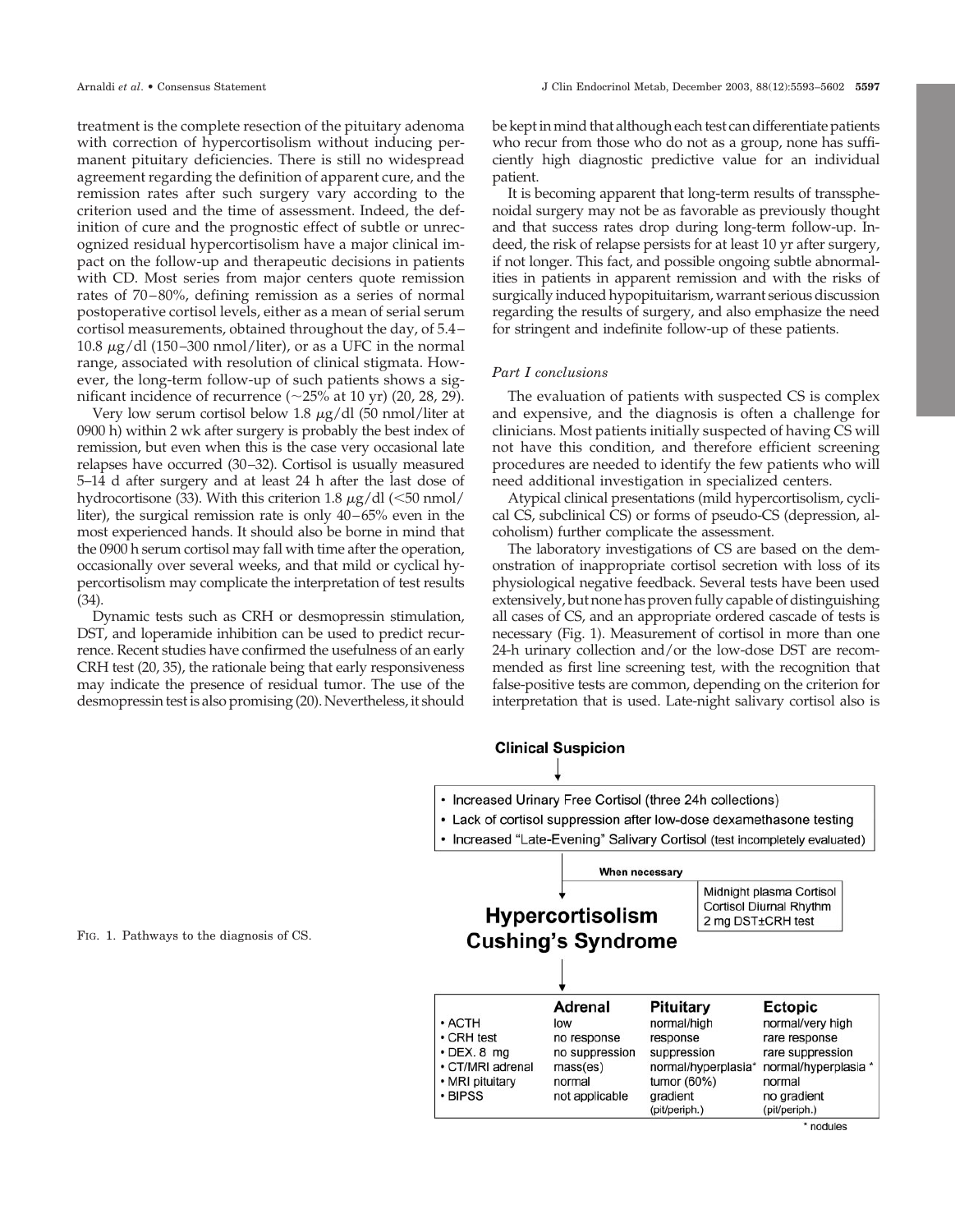proposed as a useful screening test, although published data are still preliminary. The diagnostic evaluation should not proceed to attempt to establish the precise etiology of hypercortisolism unless the diagnosis of CS is unequivocal. ACTH levels, the CRH stimulation test, the high-dose DST, and appropriate imaging are the most useful noninvasive investigations for the differential diagnosis of CS. BIPSS for ACTH measurement is recommended in patients with ACTH-dependent CS whose clinical, biochemical, or radiological studies are discordant or equivocal.

There is still no widespread agreement regarding the definition of cure after surgery. A very low serum cortisol early after surgery seems to be the best index of remission. Dynamic tests cannot predict recurrence in a given individual, although they may suggest increased or decreased risk.

# **Part II: Diagnosis and Treatment of Complications of CS**

Patients with CS have a mortality rate four times higher than age- and gender-matched subjects; this is due to the complications of the syndrome (36). The majority of the complications are correlated with direct and/or indirect effects of glucocorticoid excess, and therefore, the primary goal in the prevention and treatment of complications is the correction of hypercortisolism.

# *Cardiovascular risk factors and complications*

The higher mortality rate observed in CS seems to be mainly caused by cardiovascular complications. Chronic hypercortisolism is associated with an increased incidence of cardiovascular risk factors such as systemic arterial hypertension, impaired glucose tolerance or diabetes, central obesity, hyperlipidemia, and hypercoagulability. In the following section, the cardiovascular effects of hypercortisolism will be reviewed.

*Hypertension.* Arterial hypertension is a common feature in CS (70–80% of the patients) and may be the first sign of CS. There is no apparent difference in the prevalence in hypertension among patients with adrenal or pituitary CS. Patients with severe hypercortisolism may present with hypokalemia as well, due to the mineralcorticoid effect of cortisol. The prevalence of hypertension increases with age (37) and, whereas it is less frequent than in adults (up to 50%), it is a common hallmark in children and adolescents with CS (38).

Although hypertension in CS is usually mild to moderate, it may be severe, and the physiological nocturnal decline in blood pressure may be absent. Hypertension-induced organ damage, particularly cardiac hypertrophy, is frequent. Long-lasting exposure to excess circulating cortisol also may contribute directly to left ventricular concentric remodeling in patients with CS (39). Although not routine, some use echocardiography in the initial evaluation and the follow-up of selected patients with CS and hypertension. Similarly, ultrasound scanning of the carotid arteries may be useful for the determination of the global cardiovascular risk in CS patients.

Conventional antihypertensive therapy (thiazides, angiotensin-converting enzyme inhibitors, and calcium antagonists are generally considered as first choice) may be only partially effective, whereas the additional successful use of cortisollowering agents may improve blood pressure control (40). Hypertension remits in most patients after successful treatment but may persist, presumably because of microvessel remodeling and/or concomitant underlying essential hypertension (41).

Vascular damage is one of the multiple mechanisms involved in the pathogenesis of glucocorticoid-induced hypertension. Other possible mechanisms include: activation of the renin-angiotensin system; enhancement of cardiovascular inotropic and pressor reactivity to vasoactive substances (including catecholamines, vasopressin, angiotensin II, and erythropoietin) and suppression of vasodilatory mechanisms, including nitric oxide synthase, prostacyclin, and kinin-kallikrein. In addition, cortisol has intrinsic mineralocorticoid activity, and in the presence of very high cortisol levels, the regulatory renal enzyme 11 $\beta$ hydroxysteroid-dehydrogenase type 2 may not be able to inactivate the hormone, leading to hypertension and hypokalemia particularly in the ectopic ACTH syndrome (42). Some adrenal tumors may secrete other mineralcorticoids such as deoxycorticosterone.

In conclusion, hypertension is common in adults with CS and should be treated by both correcting the hypercortisolism and using standard practice for essential hypertension, before and after remission of the syndrome.

*Impaired glucose tolerance and diabetes.* Hypercortisolism promotes the development of hyperglycemia and decreased carbohydrate tolerance by increasing hepatic glycogen and glucose production and decreasing glucose uptake and utilization by peripheral tissues.

Epidemiological studies have shown a variable prevalence of abnormalities of glucose metabolism: 20–50% of the patients suffer from overt diabetes mellitus whereas impaired glucose tolerance is present in 30–60% of patients. The prevalence of glucose metabolism abnormalities is probably underestimated, because an oral glucose tolerance test is not always performed in patients with active CS. Thus, an oral glucose tolerance test may be useful for the assessment of global cardiovascular risk in these patients (43).

*Obesity.* Increased body weight is one of the earliest signs of CS, with a characteristic redistribution of fat from peripheral to central parts of the body, mainly in the abdominal region. Glucocorticoids play a central role in the abdominal accumulation of body fat. An increased local generation of cortisol may take place in visceral adipose tissue because of high activity of  $11\beta$ -hydroxysteroid dehydrogenase type I, resulting in high local concentrations of cortisol, by converting inactive cortisone into active cortisol. Visceral obesity is an independent risk factor for reduced life expectancy and also correlates with increased risk for disorders such as insulin resistance and diabetes, hyperlipidemia, hypertension, and atherosclerosis of coronary, cerebral, and peripheral vessels (44).

*Hyperlipidemia.* In hypercortisolism, there is an increase in circulating very low-density lipoprotein and low-density lipoprotein, but not high-density lipoprotein, with consequent elevation of total triglycerides and cholesterol levels. The mechanisms for these changes are probably multifactorial,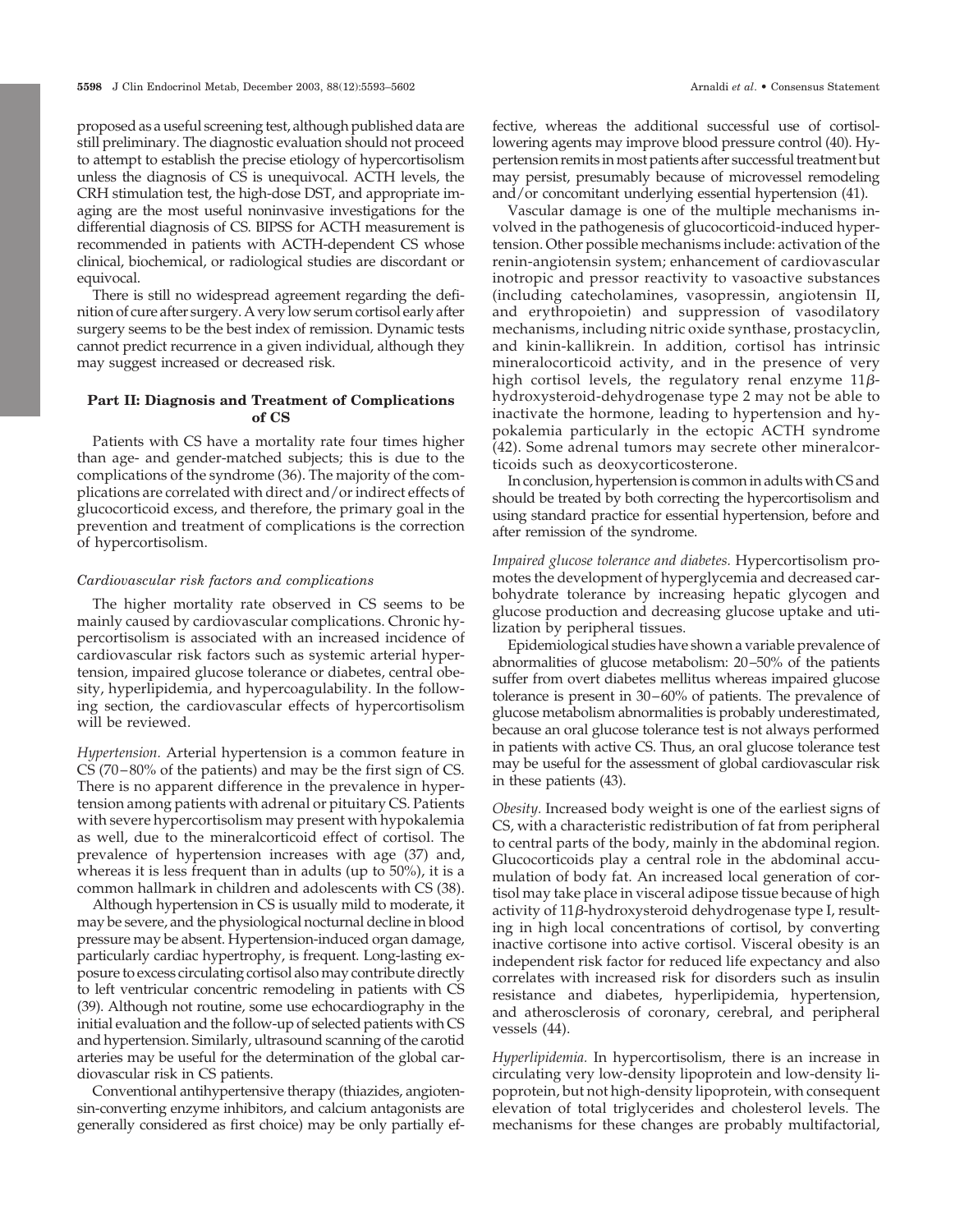including direct cortisol influences on very low-density lipoprotein synthesis, free fatty acid production, and hepatic endothelial lipase activity (44–46). The insulin resistance state induced by glucocorticoid excess is likely to play a key role in the determination of lipid abnormalities.

*Coagulopathy.* A complex derangement of the hemostatic system, characterized by both hypercoagulability and impaired fibrinolysis, is responsible for the thrombophilic state observed in patients with CS. Increased cortisol levels stimulate the synthesis of several clotting factors, such as fibrinogen by the liver, and von Willebrand factor by endothelial cells. Glucocorticoids also up-regulate the synthesis of plasminogen activator inhibitor type 1, the main inhibitor of the fibrinolytic system (47, 48).

This hypercoagulability state is a crucial factor predisposing CS patients to thromboembolic events, mostly after surgery and during IPS sampling. Therefore, patients with active CS should be treated as having a prothrombotic disorder, and antithrombotic prophylaxis should be considered. In the absence of prospective randomized trials, there is general agreement that patients with CS should be given heparin during IPS sampling, and low-dose heparin treatment should be considered in the immediate perioperative period.

*Metabolic syndrome.* In summary, patients with CS develop the manifestations of the metabolic syndrome or syndrome X, including insulin resistance, visceral adiposity, dyslipidemia, carbohydrate intolerance, and/or diabetes mellitus type 2, coagulopathy, and hypertension as a direct or indirect consequence of concurrent and chronic cortisol excess. The abnormalities enhance the global cardiovascular risk that is responsible for the increased mortality of these patients. Therefore, quantification of cardiovascular risk is important, especially if therapy does not normalize cortisol levels or the patients relapse. Additionally, increased cardiovascular risk may persist after the cure of CS (49).

Patients with the metabolic syndrome require treatment of hypercortisolism as well as treatment of cardiovascular risk factors, according to standard practice.

# *Osteoporosis*

Pathological fractures can be the presenting manifestation of CS (50, 51). Limited data from cross-sectional studies show that 30–50% of patients experience fractures, particularly at the vertebral level. These are serious complications not only because they can cause back pain, kyphosis, and height loss, but also because they can anticipate subsequent, nonvertebral fractures independent of bone mineral density (BMD) (51). Using dual energy x-ray absorptiometry (DEXA), the prevalence of osteoporosis in adult patients with CS was approximately 50% (51).

Bone alterations cause greater morbidity in children because of the severe growth failure and pubertal arrest leading to reduced final adult height. Hypercortisolism in children may also lead to a reduction in peak bone mass, presumably increasing the long-term risk of osteoporosis (52). Glucocorticoids influence bone and calcium metabolism at many levels, although the exact mechanisms are not fully understood (53). It is thought that glucocorticoids cause loss of cortical osteocytes and thus prevent bone repair. Inhibition of GH secretion, hypogonadism, and target tissue effects of growth factors, as well as direct effects of glucocorticoids on osteoblasts, also may decrease BMD (52, 54). Glucocorticoids decrease bone collagenous matrix synthesis and increase its degradation. The decrease in osteoblast number and function is reflected by decreased serum levels of osteocalcin and alkaline phosphatase, both markers of osteoblastic function (55). Glucocorticoids inhibit calcium absorption from the gut through a mechanism independent of vitamin D, and also inhibit calcium reabsorption by the renal tubule. PTH does not seem to play a major role in glucocorticoid-induced osteoporosis (56).

There is some evidence to suggest that deficits in bone mass may be partially reversed after remission of hypercortisolism. Osteoblastic activity increases, as judged by increased osteocalcin levels, within months after normalization of glucocorticoid excess (51). Long-term studies have demonstrated an overall improvement of BMD in patients successfully treated for CS, and even normalization of BMD after a mean period of 9 yr (57). The recovery of BMD may be explained by the preservation of trabecular architecture despite trabecular thinning in glucocorticoid-induced osteoporosis. This contrasts with the loss of trabecular bone that occurs in other forms of osteoporosis. It is reasonable to measure BMD, with DEXA, at the level of lumbar spine in all patients with CS and to consider antiresorptive therapy in those with osteoporosis. Quantitative ultrasound has been proposed as a useful tool for assessing bone microarchitectural involvement in CS, but its relevance cannot be ascertained in the absence of the availability of longitudinal data (51). Vertebral CT scan also can be used to assess osteoporosis in patients with CS (51). Patients with severe osteopenia have a high risk of fracture. Therefore, in these patients, the use of antiresorptive medication could be useful. Data suggest that alendronate may induce a more rapid improvement in BMD than cortisol normalization alone, probably by restoring the balance between bone formation and bone resorption (58). Although there are no large prospective studies in patients with CS, additional therapeutic strategies, such as provision of adequate calcium and vitamin D and sex hormone replacement in men or women with hypogonadism, are likely to have benefit.

New data on the use of PTH in glucocorticoid-induced osteoporosis are encouraging (59) and suggest a potential role for this anabolic therapy.

The risk of fractures persists some time after cure of hypercortisolism, and the decision to discontinue antiresorptive therapy should be based on clinical monitoring and DEXA measurements.

# *Psychological and cognitive alterations*

Glucocorticoids affect behavior, mood, neural activity, and a number of specific biochemical processes in the central nervous system. A number of psychiatric and psychological disturbances may be associated with CS, regardless of its etiology. Depending on the series, 50–80% of patients with CS meet Diagnostic and Statistical Manual of Mental Disorders IV criteria for major depression (60, 61). A minority of patients have other psychopathological manifestations including mania, anxiety, and cognitive dysfunction. If psychotic symptoms occur, they are likely to be a complication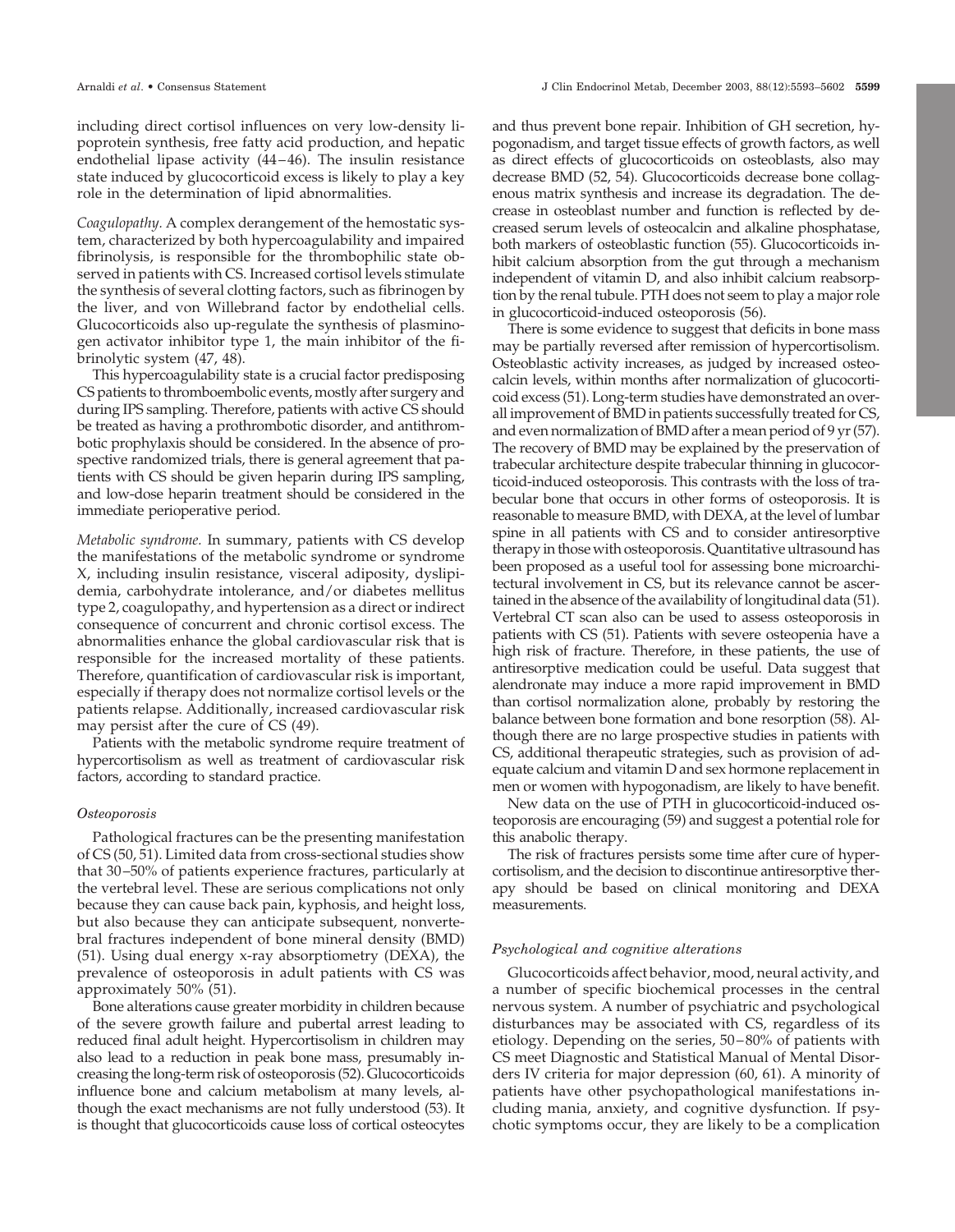of mania or severe depression. Suicidal tendency also has been reported in patients with CS (61). The presence of depressive symptoms can be an early manifestation of CS and correlates with the severity of the clinical presentation (60).

In contrast to adults, hypercortisolemic children have been reported to exhibit obsessive-compulsive behavior (62). Physicians should address psychiatric, cognitive, and quality of life issues in CS patients; this includes questioning all patients about anxiety, depression, and suicidal ideation with consideration of referral to a psychiatrist, if appropriate.

Normalization of cortisol, ideally with surgery, is the mainstay of treatment of depression. Successful medical inhibition of steroid production generally improves depressive as well as other disabling psychological symptoms (60, 63, 64). Although antidepressants are less effective, they may be the only treatment option while patients are undergoing evaluation that requires persistent hypercortisolism.

Despite cure of hypercortisolism, many patients exhibit residual symptoms in the first postoperative year or even longer, including problems with social and interpersonal relationships, anxiety, irritability, and demoralization, while children may show a deterioration in school performance (60, 64). The longterm reversibility of psychiatric symptoms has not been wellstudied. After normalization of cortisol levels, treatment may incorporate both psychotherapeutic strategies and utilization of psychotropic drugs treatment (antidepressant agents such as tricyclics or selective serotonin reuptake inhibitors). In cases of severe anxiety, benzodiazepines (*e.g.* clonazepam at small doses) may also be helpful (60).

Adults with hypercortisolism have also impaired cognitive function associated with reversible apparent loss of brain volume. Cognitive deficits are often specific to the medial temporal lobe declarative memory system. Adult patients studied 1 yr after surgical cure show improvement in mood but no change in cognitive function, with a concomitant increased, but not normalization, of brain volume. Longer follow-up periods are needed to determine whether cognitive, emotional, and anatomical abnormalities are fully reversible (65, 66).

Physicians should advise patients and their families about the persistent psychosocial and cognitive abnormalities after surgical remission. Counseling and the use of written educational materials that detail the expected postoperative course may reduce demoralization and psychological distress after CS remission.

### *Alterations of other endocrine systems*

*Somatotropic axis.* The somatotropic axis is negatively affected by exogenous or endogenous (54, 67) hypercortisolism, which reduces spontaneous GH secretion as well as the GH response to various stimuli, although with apparently minor changes in circulating IGF-I.

The impairment of somatic growth, observed in children, is primarily due to the ability of glucocorticoids to inhibit directly the development of epiphyseal cartilage in the growing long bones of children. After normalization of cortisol, children with a retarded linear growth rate should be evaluated and treated with GH as soon as possible, because there is a limited window of opportunity to promote an increase in linear growth and attain a normal adult height (68, 69). If a delay of epiphyseal closure is judged necessary, the puberty of the patients can be arrested with GnRH analogs, although the success of this strategy has not been established.

On the other hand, there is no agreement regarding the utility of GH replacement therapy in adults. An impaired GH response to GH secretagogues may persist in adult patients as long as 2 yr after successful treatment (70). GH replacement may be considered in such cases, because GH promotes an increase in muscle mass, a decrease in fat mass, and an increase in BMD, as well as a general feeling of well-being.

*Gonadal axis.* Reproductive function is often altered in CS; men usually exhibit features of hypogonadotropic hypogonadism, whereas women of reproductive age have oligo- or anovulation. Women with CS may have gonadal dysfunction reminiscent of polycystic ovary syndrome, including: oligomenorrhea or amenorrhea, adrenal hyperandrogenism with acne, and/or hirsutism and the metabolic syndrome. In some cases, mild hyperprolactinemia may also be present (71, 72).

Hormone replacement therapy during the active phase of the disease is not usually recommended in women, because of the high thromboembolic risk.

There are no data about restoration of gonadal axis function after treatment. However, men and premenopausal women should be evaluated 3 months after successful treatment, and if gonadal function has not recovered, gonadal steroid replacement should be considered. In women, transdermal estrogen replacement should be considered to reduce the effects of estrogens on liver function and perhaps the risk of thromboembolic disease.

*Thyroid axis.* Hypercortisolism suppresses thyroid function, probably through inhibition of TRH and TSH secretion and suppression of the 5'-deiodinase enzyme that converts  $T_4$ into active  $T_3$ . Central hypothyroidism usually persists for at least 3 months after surgical cure of hypercortisolism. During this time, central hypothyroidism may contribute to fatigue and other postoperative symptoms. The time-course of recovery of the hypothalamo-pituitary-thyroid axis is not well known. Patients with persistently subnormal free  $T_4$  values should receive  $T_4$  replacement therapy, using free  $T_4$  and not TSH plasma levels as the therapeutic end point. In addition, successful cure of hypercortisolism may unmask a preexisting primary autoimmune thyroid disease, which may present either as hypothyroidism or transient hyperthyroidism (73, 74).

*Effects of subclinical hypercortisolism.* Subclinical hypercortisolism (minimal autonomous cortisol hypersecretion) is present in at least 10% of adrenal incidentalomas (75). A recent case-controlled analysis showed that subclinical CS of adrenal adenomas may be associated with features of the metabolic syndrome such as impaired glucose tolerance, insulin resistance, increased blood pressure, high triglyceride levels, and increased visceral fat mass. These subjects also demonstrated an adverse cardiovascular and metabolic risk compared with controls matched for gender, age, and body mass index (76).

For these reasons, patients with adrenal incidentalomas with a small degree of cortisol oversecretion should be enrolled in a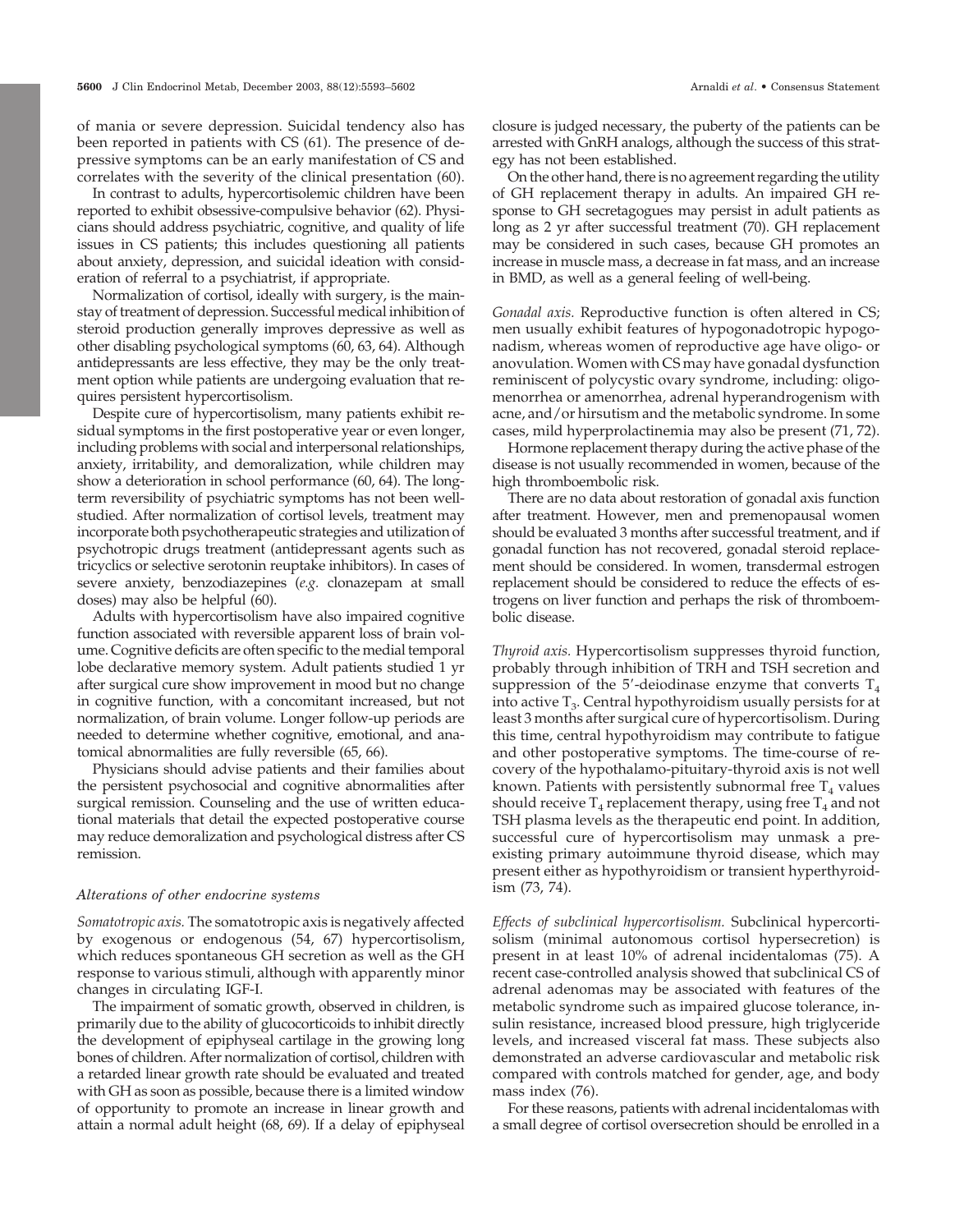program of regular and careful follow-up to detect and treat all features of the metabolic syndrome.

Finally, although abnormalities in biochemical markers of bone function have been described in patients with incidentalomas, data on BMD in this condition are discordant.

## *Part II conclusions*

Most patients with CS develop some manifestations of the metabolic syndrome or syndrome X, which may persist a long time after remission of the hypercortisolism. The metabolic syndrome contributes to the increased cardiovascular risk observed in these patients and should be treated according to common standard practice. The possibility of a prothrombotic tendency also should be considered in these patients.

Osteoporosis is a frequent complication in CS. Considering the high prevalence of fractures, it is reasonable to measure BMD, with lumbar spine DEXA, and to consider antiresorptive therapy if osteoporosis is present.

Normalization of cortisol is the mainstay for prevention and treatment of nearly all complications of hypercortisolism. This is also true for depression, the major psychiatric complication of CS, and for cognitive impairment that is associated with apparent loss of brain volume. Although conventional antidepressants may treat major depression in the postoperative period, there is no general agreement in their effectiveness in hypercortisolemic patients. Physicians should counsel patients and their families about the persistent psychosocial and cognitive abnormalities after surgical remission.

Other endocrine abnormalities of this syndrome include impairment of somatotropic, gonadal, and thyroid function. Children with treated CS, retarded linear growth, and biochemical evidence of GH deficiency should be evaluated and treated with GH replacement as soon as possible. GH replacement may be considered in adults. Reproductive function is often altered in CS, and gonadal steroid replacement should be instituted in men and women with persistent hypogonadism after correction of hypercortisolism. Patients with central hypothyroidism should receive  $T_4$  replacement therapy, using free  $T_4$ , not TSH, as the therapeutic end point.

In conclusion, the complications of CS may significantly alter life expectancy as well as life quality even in patients apparently cured by surgery. Therefore, particular efforts should be made by clinicians to diagnose and appropriately treat complications of this disorder. Appropriate laboratory and clinical examinations are required, with strenuous attempts to control hypercortisolism as well as the use of standard pharmacological treatment for any specific complications as necessary.

## **Acknowledgments**

Received May 19, 2003. Accepted August 12, 2003.

Address all correspondence and requests for reprints to: Dr. Giorgio Arnaldi, Clinica di Endocrinologia Azienda Ospedaliera Umberto I, Sede Torrette 60100 Ancona, Italia. E-mail: g.arnaldi@aoumbertoprimo. marche.it.

Participants in the Consensus Workshop were: B. Ambrosi, A. Angeli, G. Arnaldi, E. Arvat, A. B. Atkinson, X. Bertagna, M. Boscaro, F. Casanueva, F. Cavagnini, G. P. Chrousos, R. N. Clayton, A. Colao, Y. de Keyzer, W. de Herder, G. Faglia, F. Fallo, G. A. Fava, J. W. Findling, R. C. Gaillard, M. Gasperi, A. Giustina, A. B. Grossman, B. Kola, A. Lacroix, A. Lania, R.

Lauro, P. Loli, M. Losa, T. Mancini, M. Mannelli, F. Mantero, J. Newell-Price, L. K. Nieman, R. Pasquali, F. Pecori Giraldi, R. Pivonello, M. Reincke, F. Santeusanio, M. T. Sartori, N. Sonino, G. K. Stalla, M. Terzolo, S. Tsagarakis, M. L. Vance, and R. Vettor.

#### **References**

- 1. **Orth DN** 1995 Cushing's syndrome. N Engl J Med 332:791–803
- 2. **Boscaro M, Barzon L, Fallo F, Sonino N** 2001 Cushing's syndrome. Lancet 357:783–791
- 3. **Bertagna X, Raux-Demay MC, Giulhaume B, Girard F, Luton JP** 2002 Cushing's disease. In: Melmed S, ed. The pituitary. 2nd ed. Malden, MA: Blackwell; 592–612
- 4. **Newell-Price J, Trainer P, Besser GM, Grossman AB** 1998 The diagnosis and differential diagnosis of Cushing's syndrome and pseudo-Cushing's states. Endocr Rev 19:647–672
- 5. **Lacroix A, Ndiaye N, Tremblay J, Hamet P** 2001 Ectopic and abnormal hormone receptors in adrenal Cushing's syndrome. Endocr Rev 22:75–110
- 6. **Atkinson AB, Carson DJ, Hadden DR, Kennedy AL, Weaver JA, Sheridan B** 1985 Five cases of cyclical Cushing's syndrome. Br Med J 29:1453–1457
- 7. **Boscaro M, Barzon L, Sonino N** 2000 The diagnosis of Cushing's syndrome: atypical presentations and laboratory shortcomings. Arch Intern Med 160: 3045–3053
- 8. **Kaye TB, Crapo L** 1990 The Cushing syndrome: an update on diagnostic tests. Ann Intern Med 112:434–444
- 9. **Turpeinen U, Markkanen H, Valimaki M, Stenman UH** 1997 Determination of urinary free cortisol by HPLC. Clin Chem 43:1386–1391
- 10. **Findling JW, Raff H** 1999 Newer diagnostic techniques and problems in Cushing's disease. Endocrinol Metab Clin North Am 28:191–210
- 11. **Wood PJ, Barth JH, Freedman DB, Perry L, Sheridan B** 1997 Evidence for the low dose dexamethasone suppression test to screen for Cushing's syndromerecommendations for a protocol for biochemistry laboratories. Ann Clin Biochem 34:222–229
- 12. **Papanicolaou DA, Mullen N, Kyrou I, Nieman LK** 2002 Nighttime salivary cortisol: a useful test for the diagnosis of Cushing's syndrome. J Clin Endocrinol Metab 87:4515–4521
- 13. **Raff H, Raff JL, Findling JW** 1998 Late-night salivary cortisol as a screening
- test for Cushing's syndrome. J Clin Endocrinol Metab 83:2681–2686 14. **Newell-Price JDC, Trainer PJ, Perry LA, Wass JAH, Grossman AB, Besser GMA** 1995 Single sleeping midnight cortisol has 100% sensitivity for the diagnosis of Cushing's syndrome. Clin Endocrinol 43:545–550
- 15. **Papanicolaou DA, Yanovski JA, Cutler Jr GB, Chrousos GP, Nieman LK** 1998 A single midnight serum cortisol measurement distinguishes Cushing's syndrome from pseudo-Cushing states. J Clin Endocrinol Metab 83:1163–1167
- 16. **Yanovski JA, Cutler Jr GB, Chrousos GP, Nieman LK** 1993 Corticotropinreleasing hormone stimulation following low-dose dexamethasone administration. A new test to distinguish Cushing's syndrome from pseudo-Cushing's states. JAMA 269:2232–2238
- 17. **Aron DC, Raff H, Findling JW** 1997 Effectiveness versus efficacy: the limited value in clinical practice of high dose dexamethasone suppression testing in the differential diagnosis of adrenocorticotropin-dependent Cushing's syndrome. J Clin Endocrinol Metab 82:1780–1785
- 18. **Newell-Price J, Morris DG, Drake WM, Korbonits M, Monson JP, Besser GM, Grossman AB** 2002 Optimal response criteria for the human CRH test in the differential diagnosis of ACTH-dependent Cushing's syndrome. J Clin Endocrinol Metab 87:1640–1645
- 19. **Nieman LK, Oldfield EH, Wesley R, Chrousos GP, Loriaux DL, Cutler Jr GB** 1993 A simplified morning ovine corticotropin-releasing hormone stimulation test for the differential diagnosis of adrenocorticotropin-dependent Cushing's syndrome. J Clin Endocrinol Metab 77:1308–1312
- 20. **Invitti C, Giraldi FP, de Martin M, Cavagnini F** 1999 Diagnosis and management of Cushing's syndrome: results of an Italian multicentre study. Study Group of the Italian Society of Endocrinology on the Pathophysiology of the Hypothalamic-Pituitary-Adrenal Axis. J Clin Endocrinol Metab 84:440–448
- 21. **Tsagarakis S, Tsigos C, Vasiliou V, Tsiotra P, Kaskarelis J, Sotiropoulou C** 2002 The desmopressin and combined CRH-desmopressin tests in the differential diagnosis of ACTH-dependent Cushing's syndrome: constraints imposed by the expression of V2 vasopressin receptors in tumors with ectopic ACTH secretion. J Clin Endocrinol Metab 87:1646–1653
- 22. **Moro M, Putignano P, Losa M, Invitti C, Maraschini C, Cavagnini F** 2000 The desmopressin test in the differential diagnosis between Cushing's disease and pseudo-Cushing states. J Clin Endocrinol Metab 85:3569–3574
- 23. **Colombo P, Dall'Asta C, Barbetta L, Re T, Passini E, Faglia G, Ambrosi B** 2000 Usefulness of the desmopressin test in the postoperative evaluation of patients with Cushing's disease. Eur J Endocrinol 143:227–234
- 24. **Arvat E, Giordano R, Ramunni J, Arnaldi G, Colao A, Deghenghi R, Lombardi G, Mantero F, Camanni F, Ghigo E** 1998 Adrenocorticotropin and cortisol hyperresponsiveness to hexarelin in patients with Cushing's disease bearing a pituitary microadenoma, but not in those with macroadenoma. J Clin Endocrinol Metab 83:4207–4211
- 25. **Oldfield EH, Doppman JL, Nieman LK, Chrousos GP, Miller DL, Katz DA,**